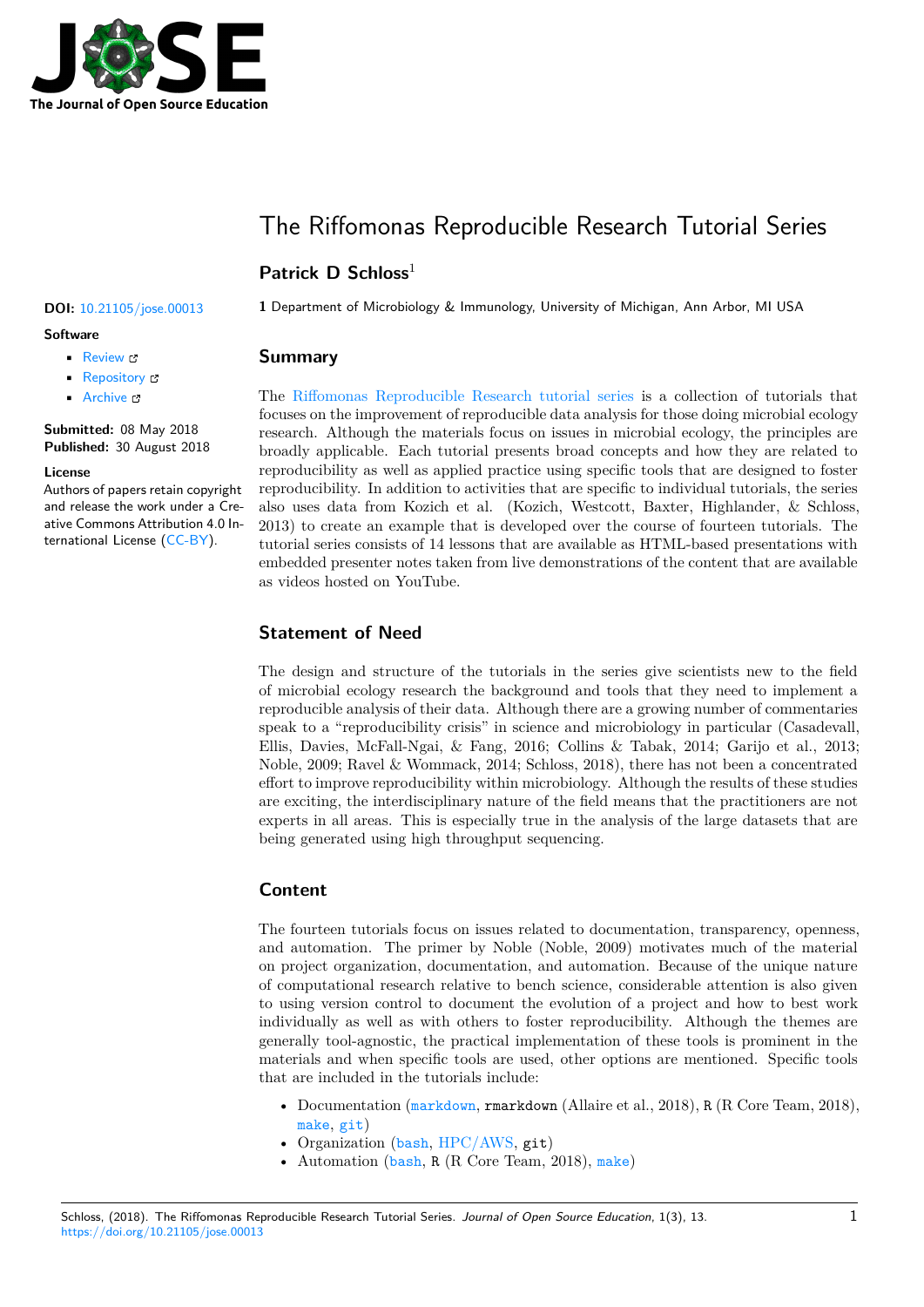

- Transparency (ORCID, FigShare, git, GitHub, open source licensing)
- Collaboration (git, GitHub, open source licensing)

The focus of this tutorial series is on developing proficiency with a set of tools to foster reproducible research. Therefore although these tools have many uses, the materials focus on those feat[ures of t](https://orcid.org)[he tools t](https://figshare.com)h[at s](https://git-scm.com)[upport g](https://github.com)reater reproducibility. Specifically, the following tools a[re us](https://git-scm.com)[ed in the](https://github.com) tutorials, but learners should not finish the materials expecting to be proficient in using them. Although proficiency in these tools is not required, background in these tools will be helpful.

- R  $(R \tCorce Team, 2018)$
- mothur (Kozich et al., 2013)

Throughout the tutorial there are exercises that encourage the participants to discuss topics with their mentors and research group, activities where the participants are asked to engage resources at a deeper level. By demonstrating a meaningful level of participation in the tutorial series, participants receive a "virtual badge" and will be listed on the Reproducible Research Tutorial Series Honor Roll, which provides a certification of their training. The material is presented in an escalating manner such that over multiple tutorials participants are introduced to a topic, then given partial exposure and deeper exposure, and finally work with the tools proficiently.

The tutorial series is available as a series of slide decks written in markdown and are rendered using the remark framework. The content is available under the CC-BY-SA 4.0 license. The slides are available on the tutorial series GitHub repository. Accompanying the slides are YouTube-hosted videos where the author presents the material and does live-coding demonstrations to help participants engage with the mate[rial. In ad](https://daringfireball.net/projects/markdown/syntax)dition to links to the videos [on the tutorial hom](https://remarkjs.com)e page, there is a YouTube playlist that aggregates the 14 tutorials as the Riffomonas Re[producible Research Tutorial Ser](https://github.com/riffomonas/reproducible_research)ies. Transcripts from these videos are available as presenter notes for each of the slide decks by pressing 'p' when the slides are open.

#### **Acknowledgements**

This work was supported by a grant from the National Institutes of Health (R25 GM116149).

#### **References**

Allaire, J., Xie, Y., McPherson, J., Luraschi, J., Ushey, K., Atkins, A., Wickham, H., et al. (2018). Rmarkdown: Dynamic documents for r. Retrieved from https://CRAN. R-project.org/package=rmarkdown

Casadevall, A., Ellis, L. M., Davies, E. W., McFall-Ngai, M., & Fang, F. C. (2016). A framework for improving the quality of research in the biological sciences. *[mBio](https://CRAN.R-project.org/package=rmarkdown)*, *7*(4), [e01256–16. doi:10.1128/mbio.01256-](https://CRAN.R-project.org/package=rmarkdown)16

Collins, F. S., & Tabak, L. A. (2014). NIH plans to enhance reproducibility. *Nature*, *505*(7485), 612–613. doi:10.1038/505612a

Garijo, D., Kin[nings, S., Xie, L., Xie, L.](https://doi.org/10.1128/mbio.01256-16), Zhang, Y., Bourne, P. E., & Gil, Y. (2013). Quantifying reproducibility in computational biology: The case of the tuberculosis drugome. (C. A. Ouzounis, Ed.)*P[LOS ONE](https://doi.org/10.1038/505612a)*, *8*(11), e80278. doi:10.1371/journal.pone.0080278

Kozich, J. J., Westcott, S. L., Baxter, N. T., Highlander, S. K., & Schloss, P. D. (2013). Development of a dual-index sequencing strategy and curation pipeline for analyzing